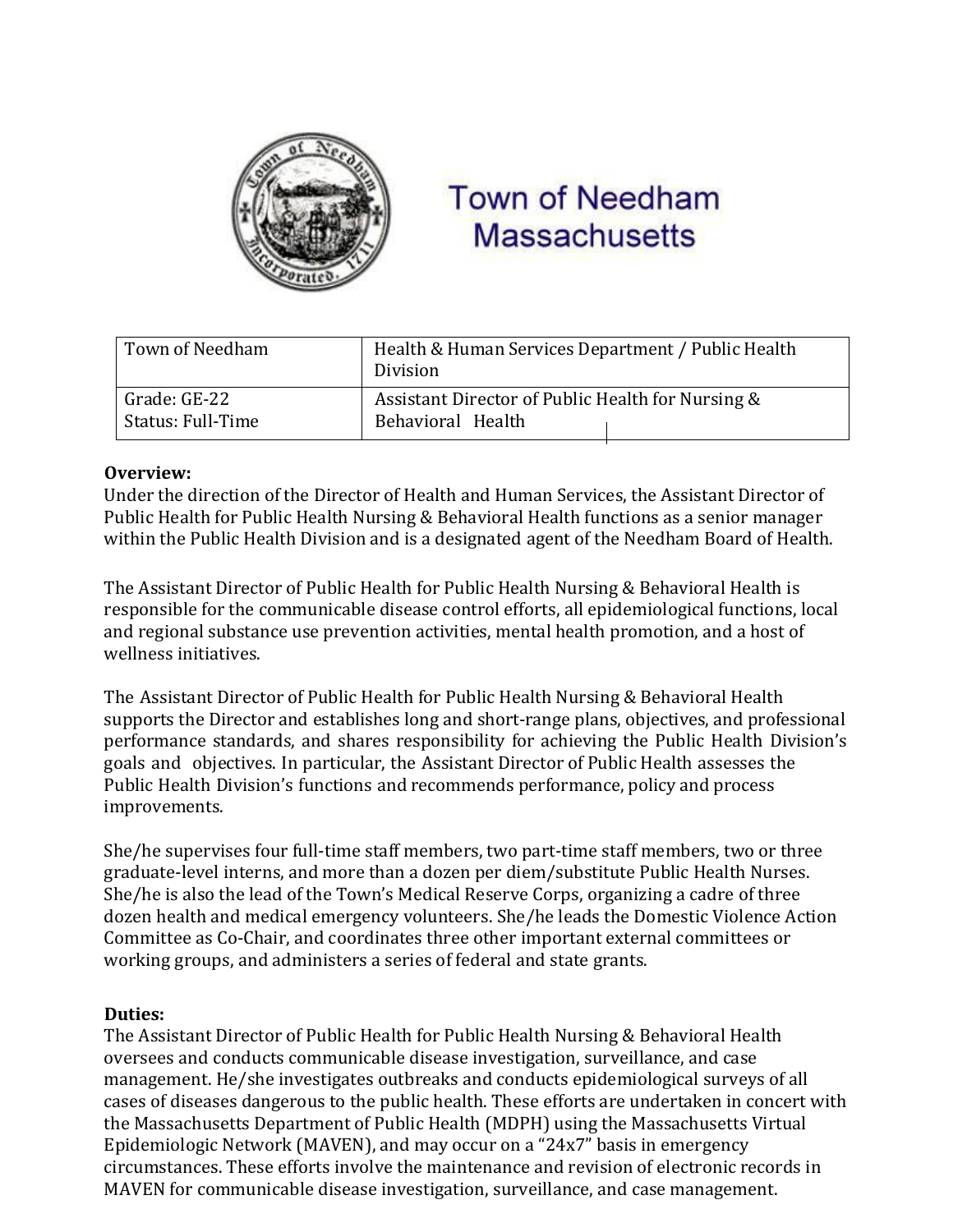The Assistant Director of Public Health for Public Health Nursing & Behavioral Health directs the implementation of influenza vaccination clinics, as well as pop-up clinics in response to disease outbreaks. During these activities, she/he manages and organizes a large staff of part-time, per diem, and volunteer nurses and other health professionals. She/he has access to confidential medical and communicable disease records, as well as all division-related confidential information including personnel records, pending public health-related lawsuits, criminal investigations and other sensitive information. He/she has access to town-wide confidential information in regard to emergency preparedness for bioterrorists events.

This position requires significant responsibility and discretion. Errors in either the technical application of recognized public health nursing and epidemiology procedures, or in the interpretation of related information, could seriously endanger public health and safety, have legal and financial ramifications, and cause severe adverse public relations for the division and for the Town, and lead to catastrophic disease outbreaks.

The Assistant Director of Public Health for Public Health Nursing & Behavioral Health manages vaccine administration through the MDPH MIIS system, and is responsible for the handling, storage, and overall quality control of vaccines and other medications annually.

The Assistant Director of Public Health for Public Health Nursing & Behavioral Health coordinates and manages the Needham Public Access Defibrillation Program (PAD), which includes the maintenance and upkeep of automated external defibrillators (AED) throughout Town buildings and the provision of CPR/AED training classes for Town of Needham employees and volunteers.

In addition to managing a team of Public Health Nurses and volunteers, the Assistant Director of Public Health for Public Health Nursing & Behavioral Health is also directly involved in clinical work on a regular (daily or near daily) basis. He/she oversees and performs a variety of public health nursing duties including the delivery of health screening programs and wellness clinics; such functions are provided both to Town of Needham residents and to employees of the Town of Needham and the Needham Public Schools.

The Assistant Director of Public Health for Public Health Nursing & Behavioral Health assesses reports of food poisoning and carries out activities necessary for protection of the community, working with the Environmental Health Agent if the outbreak is traced to a public eating establishment. He/she inspects and issues licenses for a variety of children's programs including camps for children, toddlers, and infants in accordance with appropriate laws, regulations and procedures, and additionally coordinates with the Environmental Health Agent for the inspection and licensure body art and tanning facilities, ensuring compliance with appropriate laws, rules and regulations.

The Assistant Director of Public Health for Public Health Nursing & Behavioral Health provides outreach and education regarding communicable diseases (including but not limited to bioterrorism and immunizations) to community-based agencies, health care facilities and providers, individuals, and groups. He/she delivers presentations and trainings to community groups and writes articles for newspapers and community publications. He/she covers a broad range of topics, including general wellness, safety from mosquito and tick-borne illnesses, and mental health promotion.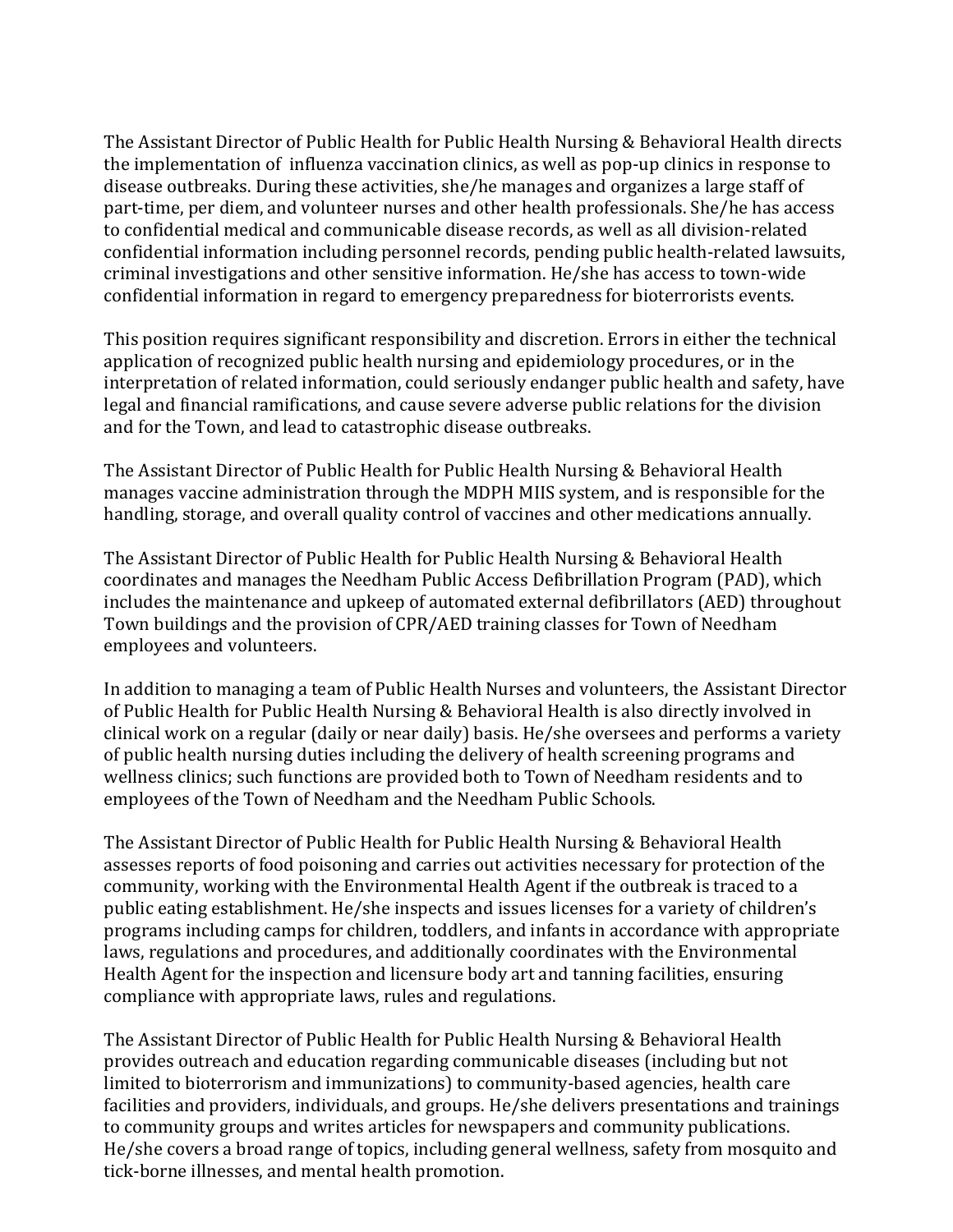The Assistant Director of Public Health for Public Health Nursing & Behavioral Health prepares reports, maintains confidential records, and researches public health and medical data and evidence-based practices; he/she collects quantitative and qualitative community data to create, develop and implement health programs.

The Assistant Director of Public Health for Public Health Nursing & Behavioral Health collaborates with first responder agencies and municipal departments as an active member of the Town's emergency management team; he/she manages the training, exercising, and deployments of Needham's Medical Reserve Corps volunteers, and coordinates the administrative requirements associated with the MRC (including CORI/SORI and licensure checks).

Through management and supervision of Needham's substance use prevention program staff, the Assistant Director of Public Health for Public Health Nursing & Behavioral Health manages the implementation of substance use prevention and education programs, practices, and policies within the Town of Needham to reduce youth and all-age substance use and to promote positive health and wellness. She/he utilizes the Substance Abuse and Mental Health Services Administration's Strategic Prevention Framework (SPF) in all facets of this work to decrease youth substance use and build community collaboration.

The Assistant Director of Public Health for Public Health Nursing & Behavioral Health conducts detailed policy analysis, researches policies and regulations, and drafts "case for change" memoranda. In conjunction with the Director, he or she develops new public health regulations and revises existing regulations. he/she is responsible for the maintenance of public health records and the preparation of monthly and annual reports, drafts regulations, bylaws and warrant articles.

The Assistant Director of Public Health represents the Town by preparing cases for court and performs other health functions as requested by the Director of Health & Human Services. She/he attends and presents reports to the Board of Health at monthly meetings, represents the Director and the Public Health Division on Town-wide, regional, and state committees, task forces, and working groups, assists the Director with the preparation and administration of the division's operating and capital budgets, and performs other related duties as assigned.She/he Co-Chairs Needham's Domestic Violence Action Committee (DVAC), and is responsible for managing staff members who support a number of other committees and working groups including the Substance Prevention Alliance of Needham (SPAN), the Needham Coalition for Suicide Prevention (NCSP), and regional four-town Substance Abuse Prevention Collaborative (SAPC).

The essential functions or duties listed are intended as illustrations of various types of work to be performed. The omission of specific statements of duties does not exclude them from the position if the work is similar, and logically related to the position. The position functions as a part of the overall municipal team to ensure effective and efficient municipal operations.

#### **Basic Knowledge:**

The duties of the Assistant Director of Public Health for Public Health Nursing & Behavioral Health require knowledge of both nursing and public health functions. A Bachelor's degree in Nursing is required, and a Master's degree in nursing, public health, or social work is strongly preferred.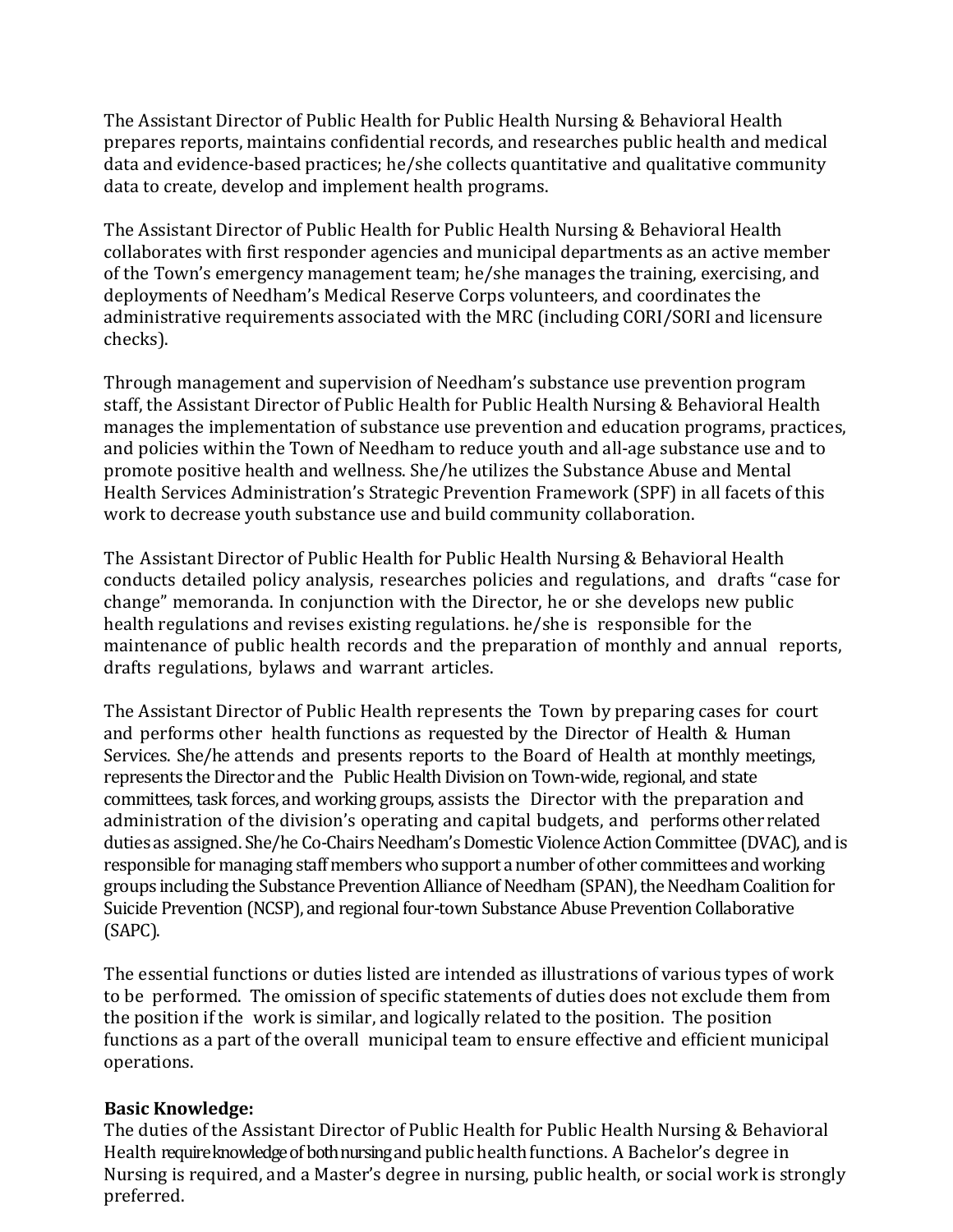Alternately, a Bachelor's degree in a related field such as public health or social work will be considered when combined with licensure as a Registered Nurse, and evidence of advanced graduate level training or a Master's degree in public health or a related field.

#### **Required Credential:**

The position of Public Health Nurse requires active and valid Massachusetts licensure as a Registered Nurse, and an active and valid certification in Cardiopulmonary resuscitation (CPR).

## **Preferred Credential:**

Licensure beyond the Registered Nurse level—as a Nurse Midwife or Nurse Practitioner, for example—will be considered a plus, but is not required.

Evidence of additional graduate-level (beyond the Master's degree level) course work or continuing professional education in the fields of public health, nursing, community health, or a related field is strongly preferred. And documentation of cross-training in other public health functions, especially through certifications or credentials (such as SERV Safe Food Training), is strongly preferred.

Active and valid certification as an *instructor* in CPR instructor is highly preferred.

**Experience:** The Assistant Director of Public Health for Public Health Nursing & Behavioral Health requires five (5) to seven (7) years' work experience in public health or nursing, and ideally experience with both. Nursing experience in a community health setting, ambulatory care setting, or experience with unique patient populations (seniors, for example) is considered a plus. Work experience as a volunteer, intern, or part-time employee may be considered to fulfill a pro-rated portion of this requirement.

**Independent Action:** The Assistant Director of Public Health for Public Health Nursing & Behavioral Health functionsindependently with modest direct supervision, utilizing discretion and judgment to make important policy and enforcement decisions, and refers truly unusual problems to the Director of Health and Human Services for guidance. He/she operates within the scope of Board of Health regulations, Massachusetts General Laws and nursing scope of practice/licensure.

**Supervisory Responsibility:** TheAssistant Director of Public Health for Public Health Nursing & Behavioral Health functions independently within a broad scope of established clinical responsibilities and regulatory powers and in alignment with Board of Health regulations, Massachusetts Department of Public Health regulations and guidelines, and Massachusetts General Laws. She/he supervises four full-time staff members, two part-time staff members, two or three graduate-level interns, and more than a dozen per diem/substitute Public Health Nurses. She/he is also the lead of the Town's Medical Reserve Corps, organizing a cadre of three dozen health and medical emergency volunteers.

## **Physical and Environmental Standards***:*

A combination of office and field work. Field conditions include a variety of settings such as indoor and outdoor spaces in houses, restaurants, schools, and congregate living settings such as long-term care facilities or residential schools. Fieldwork may occur at all times of the day (and occasionally evening) and during all seasons and all types of weather.